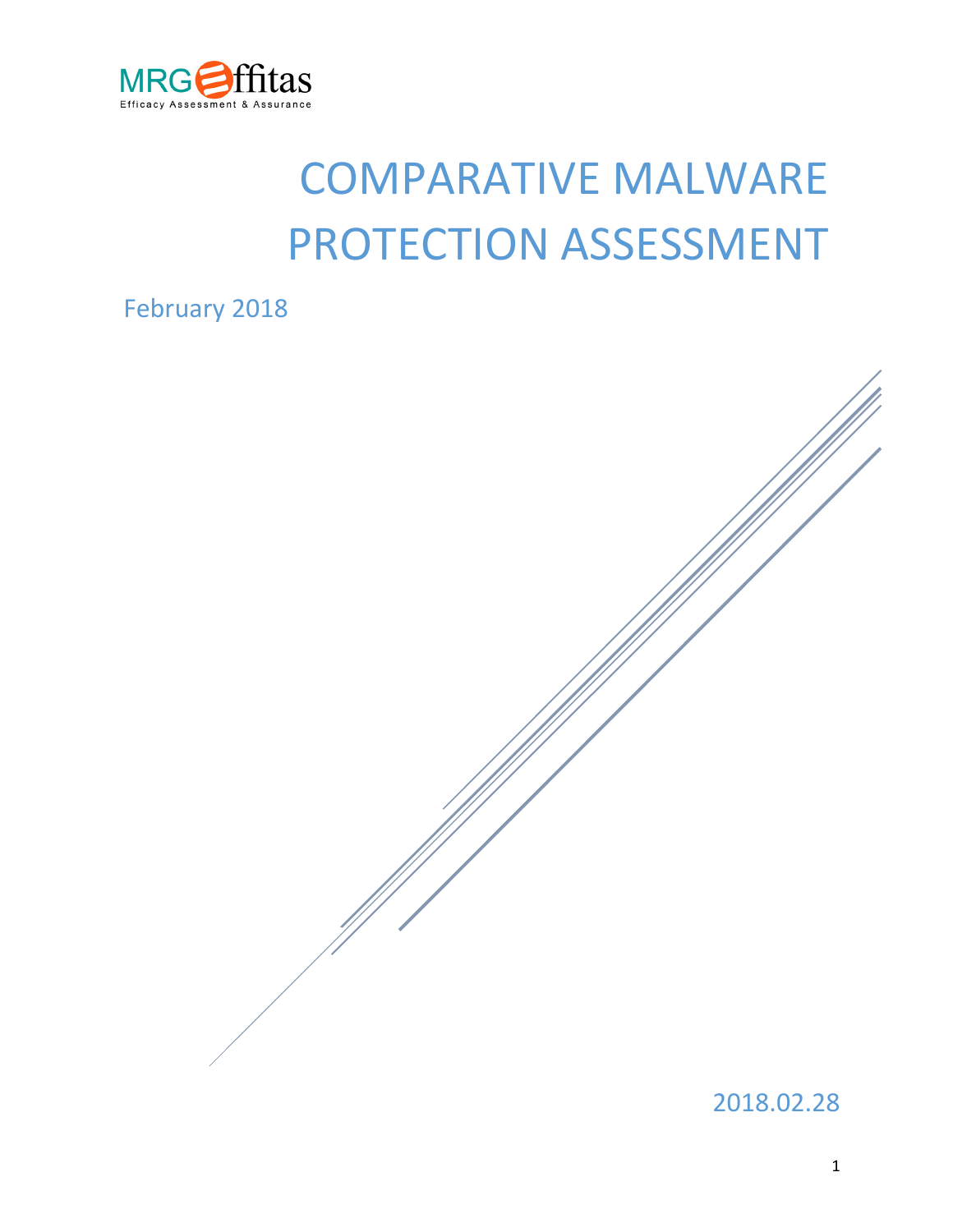

# **Table of Contents**

| $\mathbf{1}$   |       |       |  |  |
|----------------|-------|-------|--|--|
|                | 1.1   |       |  |  |
|                | 1.1   |       |  |  |
|                |       | 1.1.1 |  |  |
|                |       | 1.1.2 |  |  |
|                |       | 1.1.3 |  |  |
|                |       | 1.1.4 |  |  |
|                | 1.1.5 |       |  |  |
| 1.2            |       |       |  |  |
|                | 1.3   |       |  |  |
| $\overline{2}$ |       |       |  |  |
|                | 2.1   |       |  |  |
|                | 2.2   |       |  |  |
|                | 2.3   |       |  |  |
| 3              |       |       |  |  |
| 4              |       |       |  |  |
| 5              |       |       |  |  |
| 6              |       |       |  |  |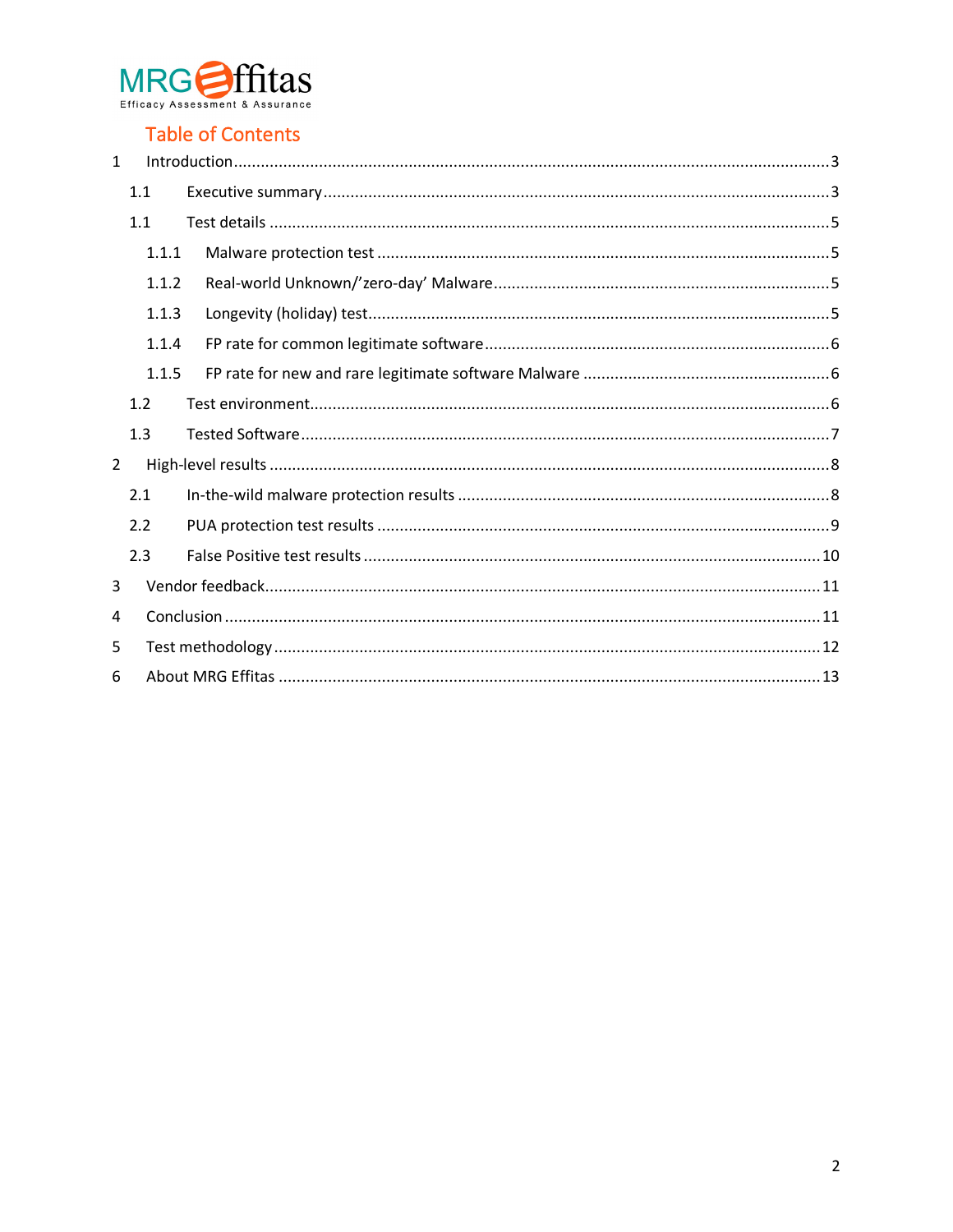

## 1 Introduction

#### 1.1 Executive summary

This report provides an independent comprehensive comparative assessment of enterprise endpoint protection products. In this assessment, we focused on executable malware. We used a wide spectrum of tests to cover advanced zero day threats that enterprise environments face.

This report contains the results of four test cases. The primary goal was to show the detection and prevention capabilities of new and unknown malicious executables.

The different test cases were a real world malware protection test, unknown/zero day malware protection test, longevity/holiday test and false positive tests.

In the malware protection test, we downloaded malware samples from URLs, and attempted to execute the samples. We also tested whether the product was able to late-block the malware, where the malware starts, but it is blocked at a later time during the test.

The unknown/zero day malware protection test was similar to the real world malware protection test, but in this test we selected samples which were not yet known to public malware file sharing services.

The longevity/holiday test simulated a user who was on vacation for 2 weeks, did not install any virus definition updates, and starts to browse the web two minutes after starting the machine, which was in sleep mode. This test provides insight into the decay rate of the protection effectiveness. Observing markedly lower protection rates in this test can indicate that the protection methods are very dependent on strict signature detection, or if machine learning is used that the detection model may be 'over fit' and not resilient when faced with new malware that is markedly different from what may have been common just a few days prior.

The malware protection, zero day test and longevity test were joined together in one chart called ITW test (in-the-wild malware). The Potentially Unwanted Applications (PUAs) are shown in a different chart.

For the false positive test, we collected a vast number of clean samples. We also focused on collecting rare and new samples, which are probably not yet known to vendors.

#### **Final results**

Based on the in-the-wild malware tests, Sophos Intercept X with Endpoint Advanced performed the best.

In the PUA test, Sophos Intercept X with Endpoint Advanced performed the best.

In the False Positive test, Trend Micro Smart Protection performed the best.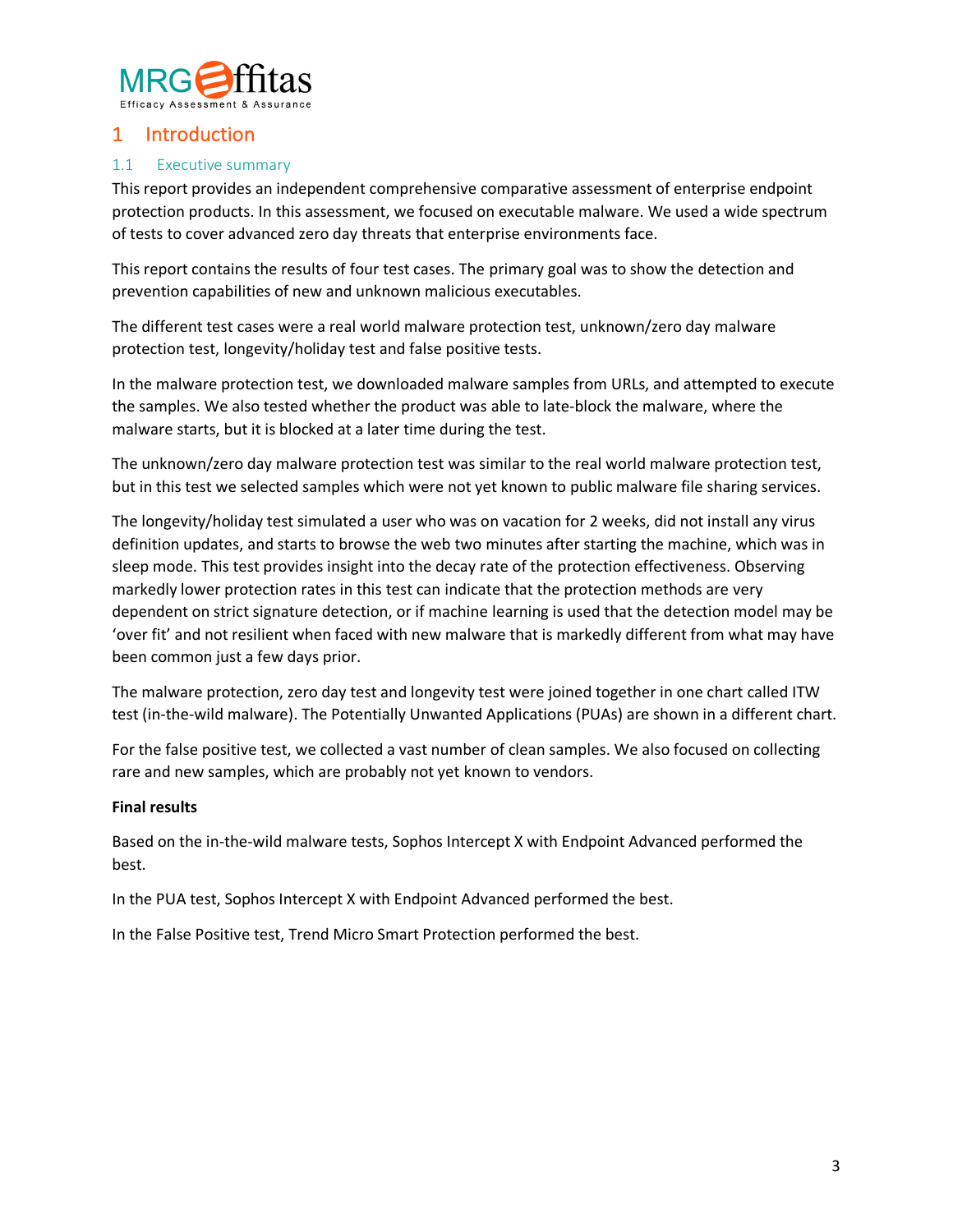

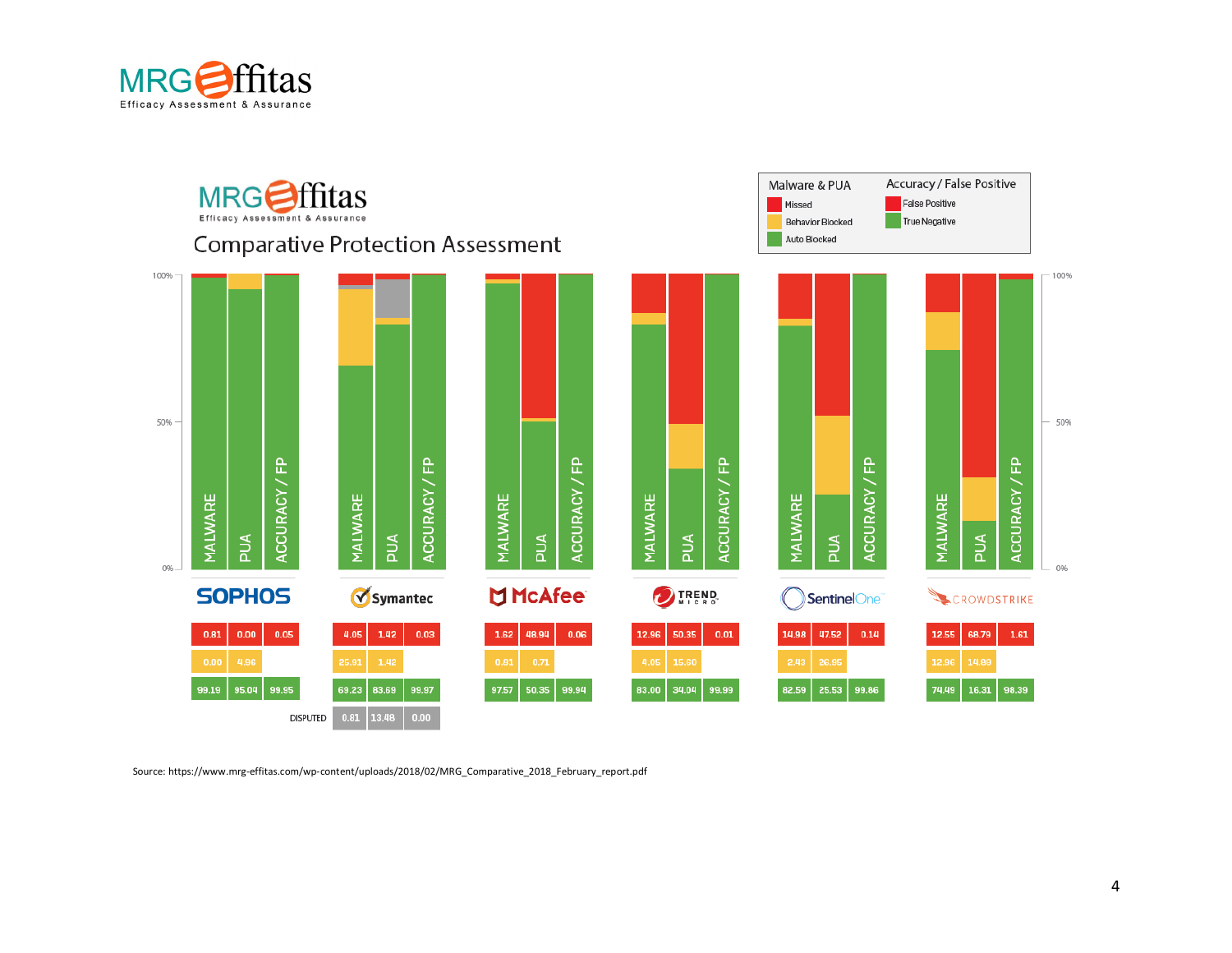

#### 1.1 Test details

The target platform was Windows 10 64-bit, with Internet Explorer 11.

The test did not focus on the detection of non-PE files - things like documents, images and media files, or on the delivery vectors used to target a device, like email, web browsing, or direct exploit attacks on exposed network ports. The test was performed in January and February of 2018.

## 1.1.1 Malware protection test

Sample selection is of fundamental importance to this and all similar tests. Around 75% of the samples used were "live" and "in-the-wild", by which we mean that they reside at the URLs selected or created by the cybercriminals, and not from a time-lagged ITW list. As these are live ITW samples, they represent current zero-day threats that can be an issue with sample verification. For the remaining 25% we used an internal website to download the threats in order to simulate attackers changing to new URLs, and to test scenarios where a malicious URL is not used (e.g. hosted internal webmail).

There is no effective and reliable way to verify samples before testing that does not introduce possible artificial sample submission or delay, so all verification is conducted after testing. Tests performed using samples that are later proven to be invalid are excluded from the results. MRG Effitas selects the type of samples to be used, based on the following criteria:

- 1. Prevalence they are widespread and therefore represent the most common threats.
- 2. Growth they may be few now, but our research shows they are rapidly expanding.
- 3. Innovation they employ innovative techniques to counter security measures.

In our test, the samples were downloaded first to a cache proxy. When a sample was found to be valid for the test, the cache proxy was used. The advantage of this is that even if the original URL is not stable or does not serve the same malware between sessions, the same sample is delivered to all the products during the test.

We collected live samples of in-the-wild financial malware, ransomware, PUA, Remote Access Trojans (RAT), coinminers and rootkits, and started the malware on an already protected system. Following these principles we used 388 samples in total.

#### 1.1.2 Real-world Unknown/'zero-day' Malware

In this test we used malware samples that have not yet been submitted to public malware file-sharing services (used for analysis and collection by security vendors) and are less than 24 hours old. The test included 113 portable executable (PE) files from this test set.

### 1.1.3 Longevity (holiday) test

We tested a scenario where a person is on holiday and then comes online after a break. The offline period of the environment was two weeks. The time between the system resuming after sleep and the malware starting was two minutes, and cloud and network connectivity was provided. 42 samples from the overall test were tested in this way. This test provides insight into decay rate of the protection effectiveness. Observing markedly lower protection rates in this test can indicate that the protection methods are very dependent on strict signature (reactive) detection, or if machine learning is used that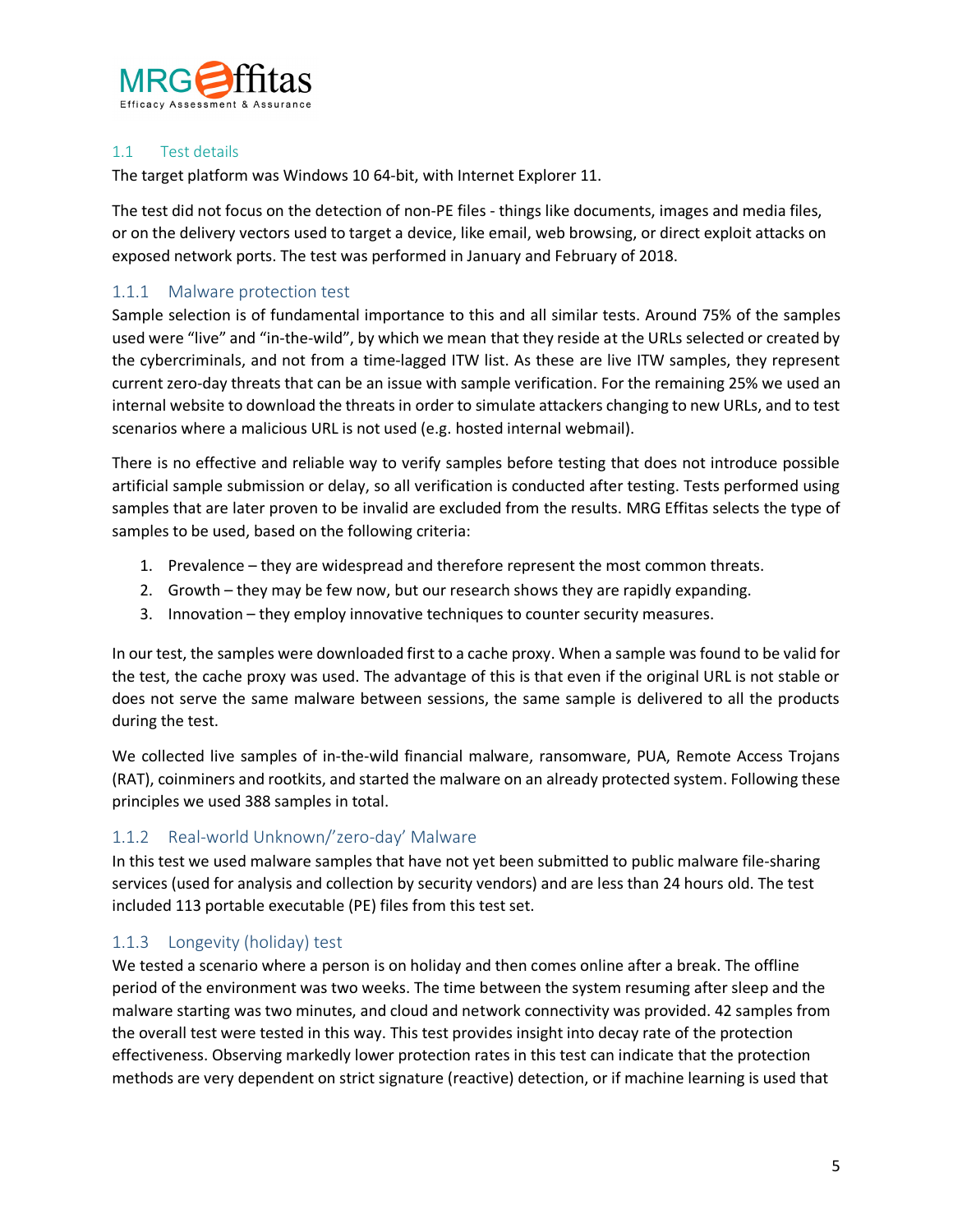

the detection model may be 'over fit' and not resilient when faced with new malware that is markedly different from what may have been common just a few days prior.

#### 1.1.4 FP rate for common legitimate software

We also determined the FP rate for common legitimate software. Common software is software published over one year ago by a legitimate software publisher, and is not classified as a PUA. The legitimate software includes samples that were created by a variety of large and small vendors, and includes both signed and unsigned software. Our test size was 10,000 samples.

Our plan was to use static scanning on all the samples, but some vendors do not support static scanning of a folder. For these products, the sample was started by a script.

#### 1.1.5 FP rate for new and rare legitimate software

In this test we determined the FP rate for new and rare legitimate software. The software had been published less than one week prior to the test and was not from a common software manufacturer. Our test size was 100 samples.

The two false positive-test results are joined in one graph.

#### 1.2 Test environment

The test environment was Windows 10 64-bit.

Our original plan was to use Windows 10 64-bit Fall Creators (1709) update for all the vendors. Unfortunately, at the time of the start of the test, not all vendors supported the Windows 10 64-bit Fall Creators update. For these products, we used the Windows 10 64-bit November (1511) update.

For the test, our plan was to use the Edge browser, but unfortunately not all vendors supported protecting Edge. Actually, some vendors even block the start of the Edge browser. Because of this, all products were tested with the Internet Explorer 11 browser.

We used Virtualbox as a virtualization platform. Our test system is hardened against virtualization /sandbox aware malware, and malware can't detect the presence of a test/sandbox/virtualization system.

4 Gbyte of RAM, 2 processor core, a Gigabit Ethernet and 60 Gbyte of disk space was dedicated for the OS and the security product.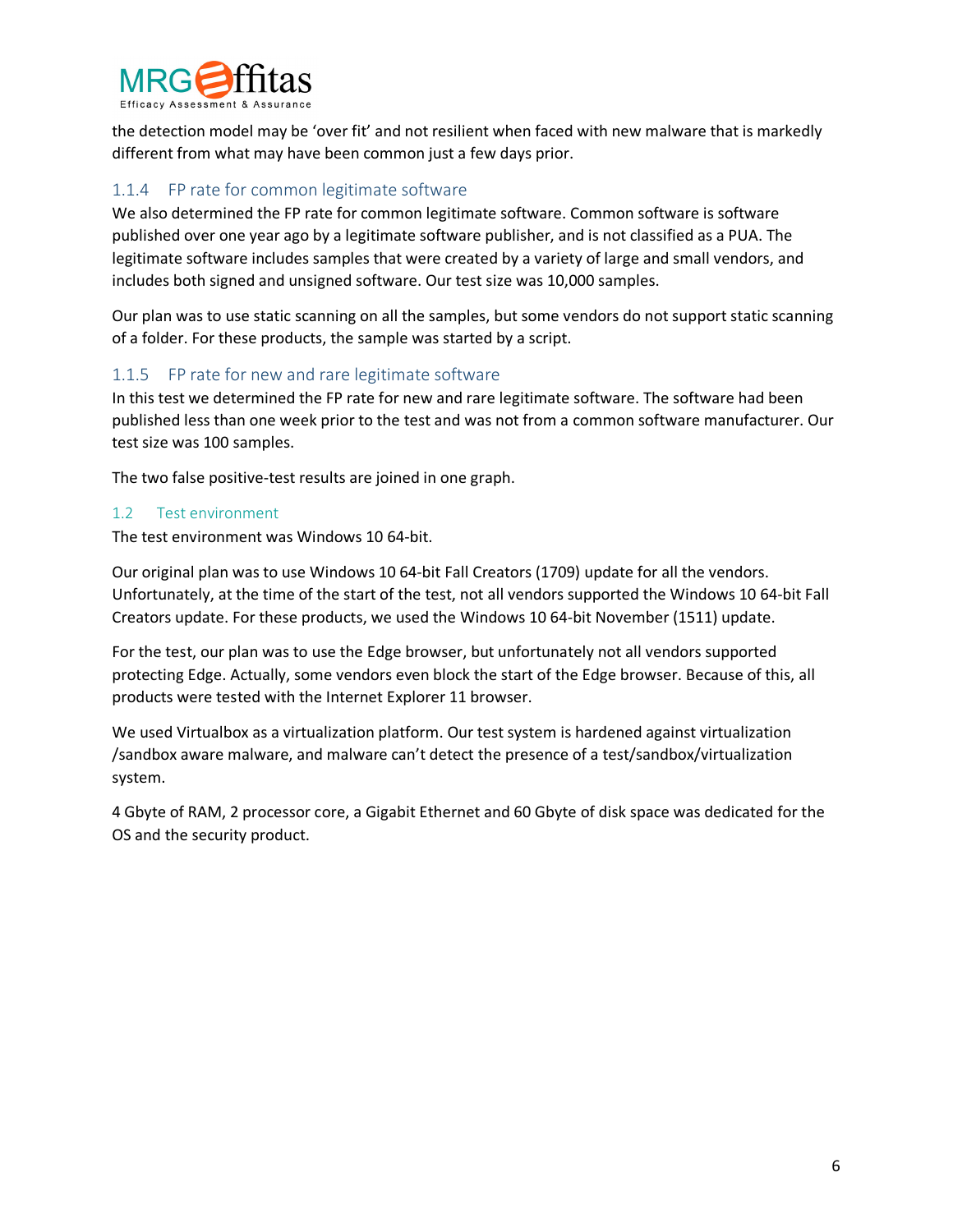

#### 1.3 Tested Software

All tested products had current updates (except in the holiday test), and were connected online to simulate the scenario where the end user is most likely to encounter malware delivery mechanisms, like browsing, emails and active adversary attacks from other devices. All products were using a default policy.

List of tested software:

- CrowdStrike Falcon Prevent 3.8.5907.0
- McAfee Endpoint Threat Protection (Threat Prevention module)  $10.5.2.2072<sup>1</sup>$
- SentinelOne Endpoint Protection 1.8.4.3694
- Sophos Intercept X 2.0.0 with Endpoint Advanced (EA 10.8.1)
- Symantec Endpoint Protection 14.0.3752.1000
- TrendMicro Smart Protection for Endpoints 13.943.00

 <sup>1</sup> The plan was to test McAfee **Complete** Endpoint Threat Protection but we could not get a license for it. Using the Complete version instead of the standard version could have changed the results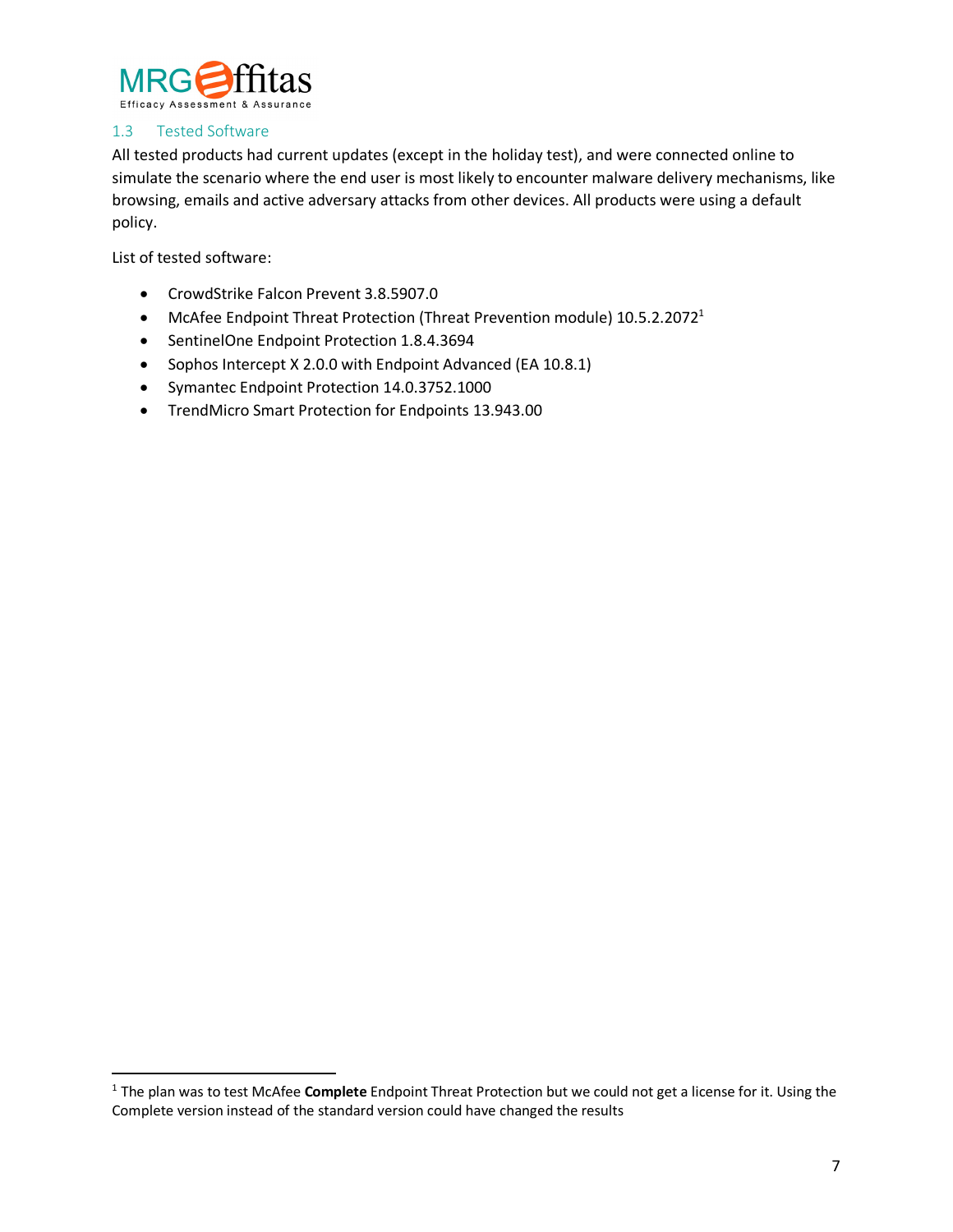

# 2 High-level results

- 2.1 In-the-wild malware protection results
	- Detect known PE malware and potentially unwanted applications
	- Detect real-world 'zero-day' PE malware that has not been submitted to public malware sharing services
	- Longevity of protection provided back from holiday after two weeks scenario

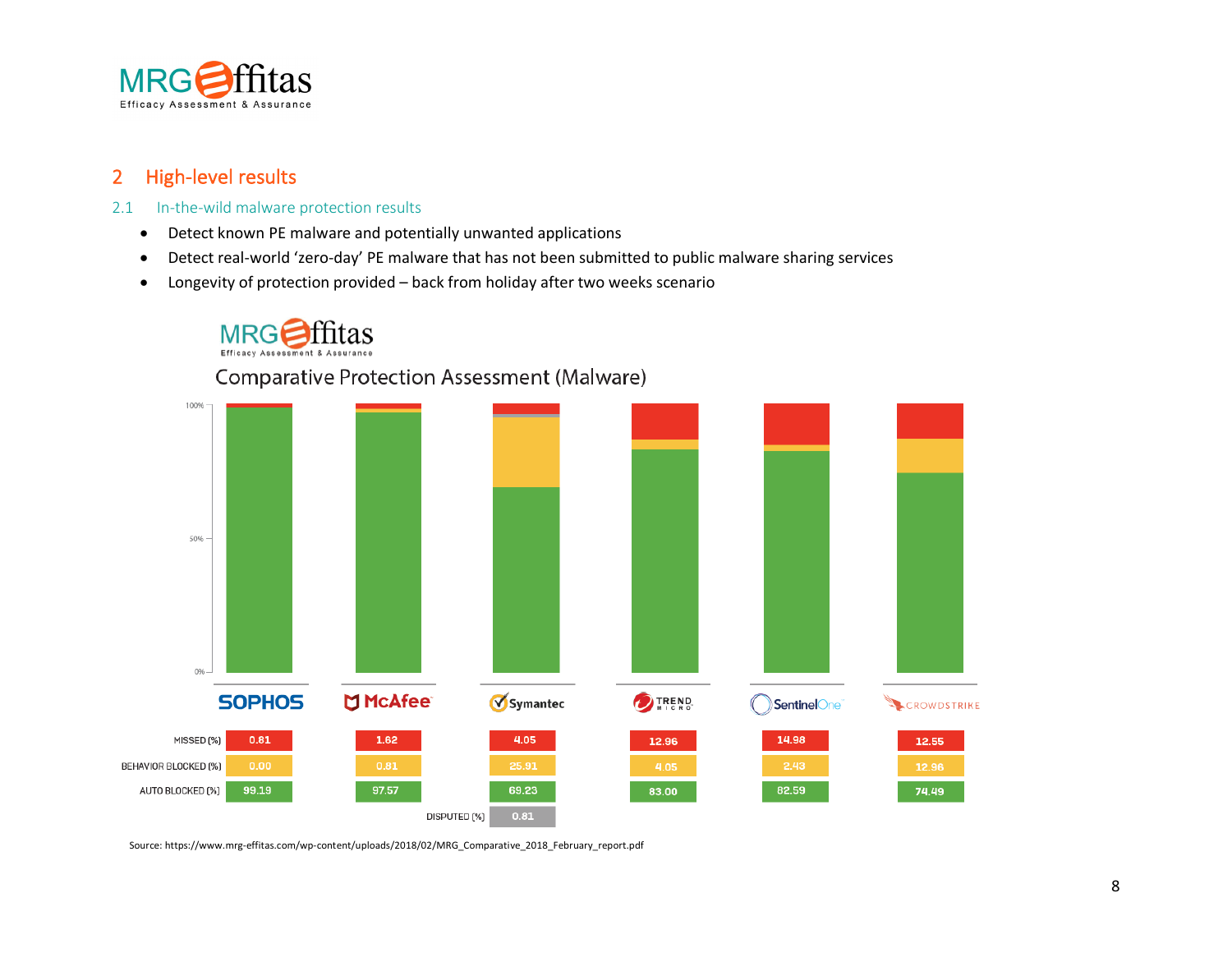

#### 2.2 PUA protection test results

The following chart includes the test samples where the sample is a Potentially Unwanted Application (PUA), adware or a PUA coinminer. During this test, we saw more coinminer samples than ever before.



100% 50%  $096 -$ **DI McAfee** Symantec **SOPHOS DIREND** SentinelOne<sup>®</sup> CROWDSTRIKE  $0.00$ 1.42 48.94 50.35 47.52 MISSED (%) 68.79 BEHAVIOR BLOCKED [%] 95.04 34.04 AUTO BLOCKED [%] 83.69 50.35 25.53 16.31 13.48 DISPUTED (%)

# **Comparative Protection Assessment (PUA)**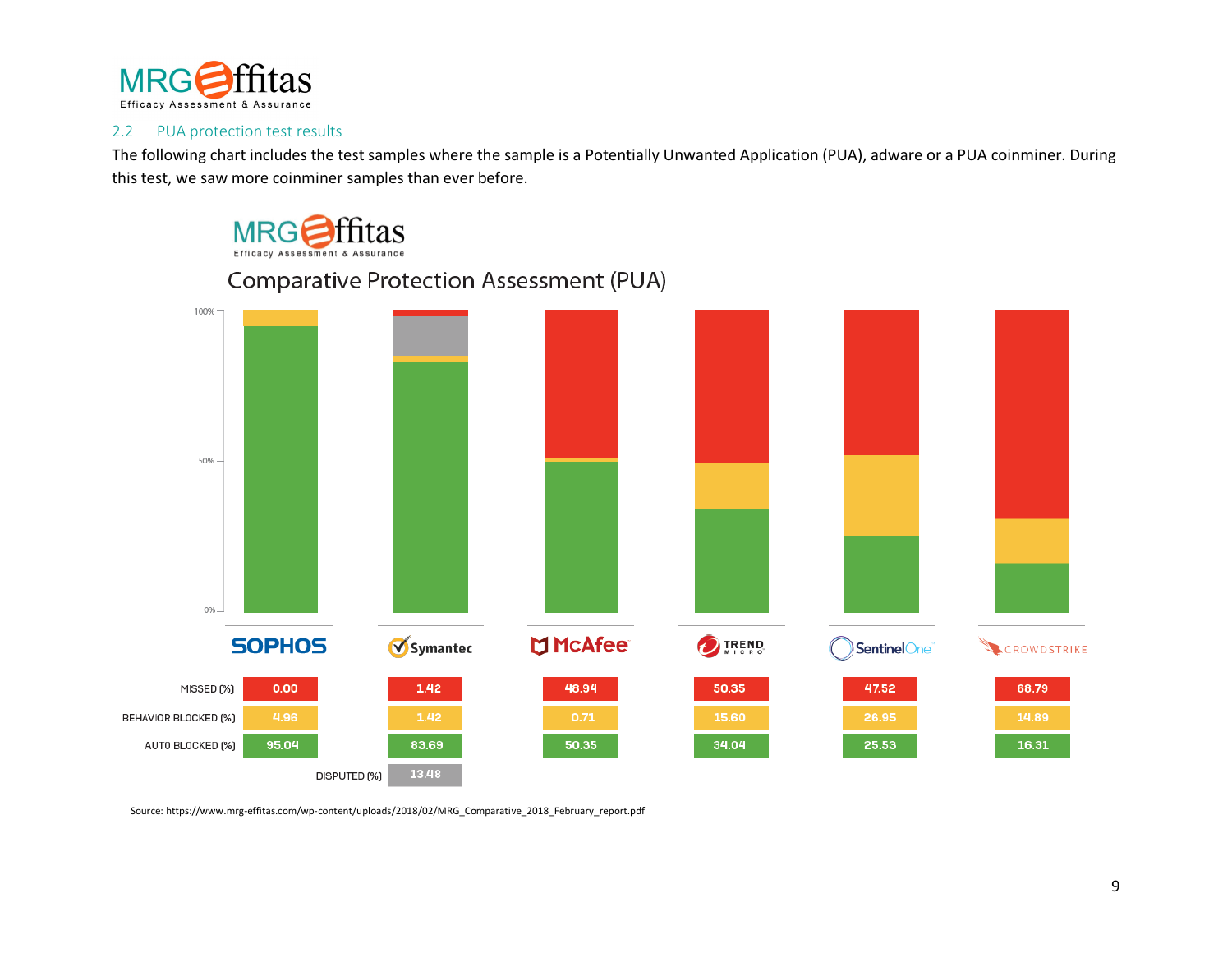

#### 2.3 False Positive test results

- Avoid detecting known legitimate software as malicious or potentially unwanted
- Avoid detecting new and rare legitimate software as malicious or potentially unwanted



#### 100% 99% 98% **OTREND SOPHOS DI McAfee** Symantec SentinelOne<sup>®</sup> CROWDSTRIKE FALSE POSITIVE [%]  $0.01$  $0.03$  $0.05$  $0.06$  $0.14$  ${\bf 1.61}$ TRUE NEGATIVE [%] 99.99 99.95 99.94 99.86 98.39 99.97

# Comparative Protection Assessment (Accuracy / False Positive)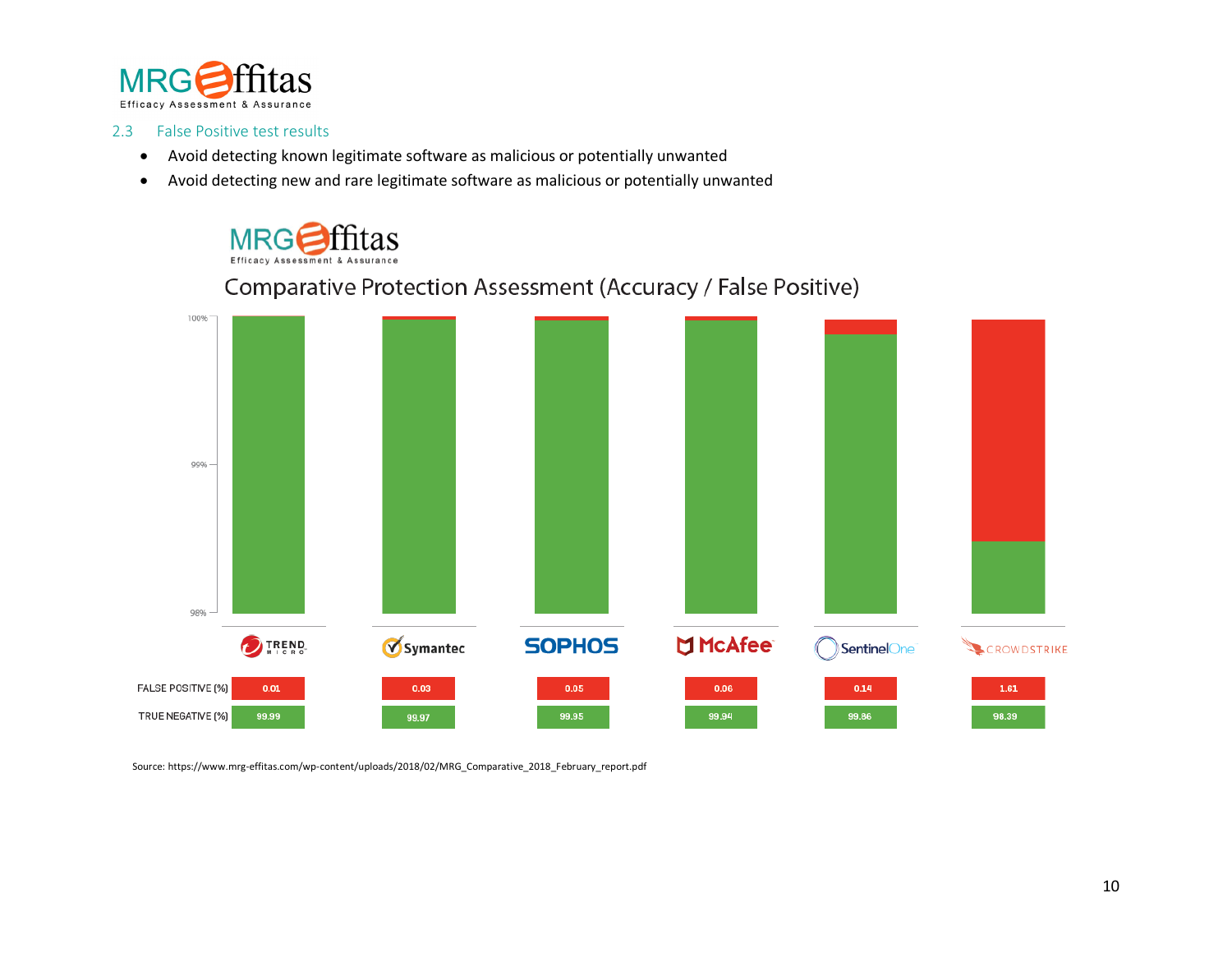

# 3 Vendor feedback

Before this assessment was started, all the vendors in the original cohort were contacted and notified that their product had been proposed to be included.

Of all the vendors contacted, the following agreed to be voluntary participants:

- Sophos
- Symantec

The following vendors stated they did not want to participate:

- Cylance (with CylanceProtect)
- McAfee (with Complete Endpoint)
- Microsoft (with Defender ATP)
- Palo Alto Networks (with Traps)

Effitas is unable to elaborate as to why some vendors who requested not to participate were removed from the cohort and why some were not.

Symantec also disputed 17 samples, saying that "these samples were downloaded from an internal IP address. This doesn't give our URL reputation technologies a fair chance at evaluating all contextual information surrounding the threat. Threats are usually downloaded externally on the Internet." These test results were marked differently in the report.

## 4 Conclusion

Based on the in-the-wild malware tests, Sophos Intercept X with Endpoint Advanced performed the best.

In the PUA test, Sophos Intercept X with Endpoint Advanced performed the best.

In the False Positive test, Trend Micro Smart Protection performed the best.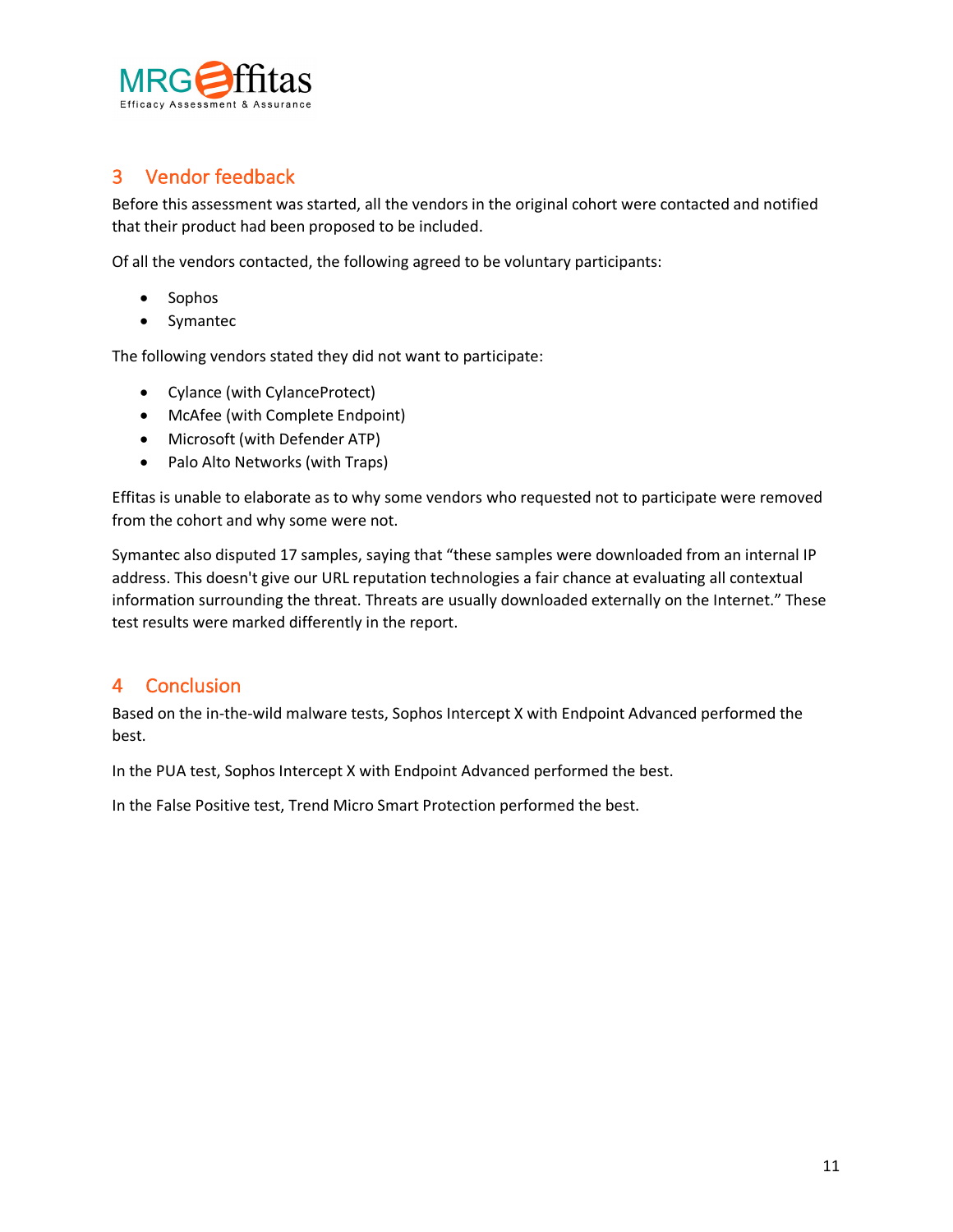

# 5 Test methodology

Methodology used in the assessment:

- 1. Windows 10 64 bit operating system was installed on a virtual machine, all updates were applied and third party applications installed and updated according to our "Average Endpoint Specification"i
- 2. An image of the operating system was created.
- 3. A clone of the imaged systems was made for each of the security applications used in the test.
- 4. An individual security application was installed using default settings<sup>ii</sup> on each of the systems created in step 3 and then, where applicable, updated.
- 5. A clone of the system as at the end of step 4 was created.
- 6. Each live URL test was conducted by:
	- a. Downloading a single malicious binary from its native URL using Microsoft Internet Explorer to the desktop, closing Microsoft Internet Explorer and then executing the binary.
- 7. The system under test was deemed to have been protected if:
	- a. The security application blocked the URL where the malicious binary was located.
	- b. The security application detected and blocked the malicious binary whilst it was being downloaded to the desktop.
	- c. The security application detected the malicious binary when it was executed according to the following criteria:

It identified the binary as being malicious and either automatically blocked it, or postponed its execution and warned the user that the file was malicious and awaited user input.

8. The system under test was deemed to have been infected if:

The security application failed to detect or block the binary at any stage in step 6 and allowed it to be executed. If the malware was detected and fully or partially blocked at a later stage, we marked this as a behavior block.

- 9. Testing was conducted with all systems having internet access.
- 10. Each individual test for each security application was conducted from a unique IP address.
- 11. All security applications were fully-functional unregistered versions or versions registered anonymously, with no connection to MRG Effitas.
- 12. All testing was conducted during January and February, 2018.
- 13. As no user-initiated scans were involved in this test, applications relied on various technologies to detect, block and remediate threats. Some of these technologies were: background scanning, startup scanning, scheduled scanning, system monitors, etc. A scheduled scan was used only if enabled by default.